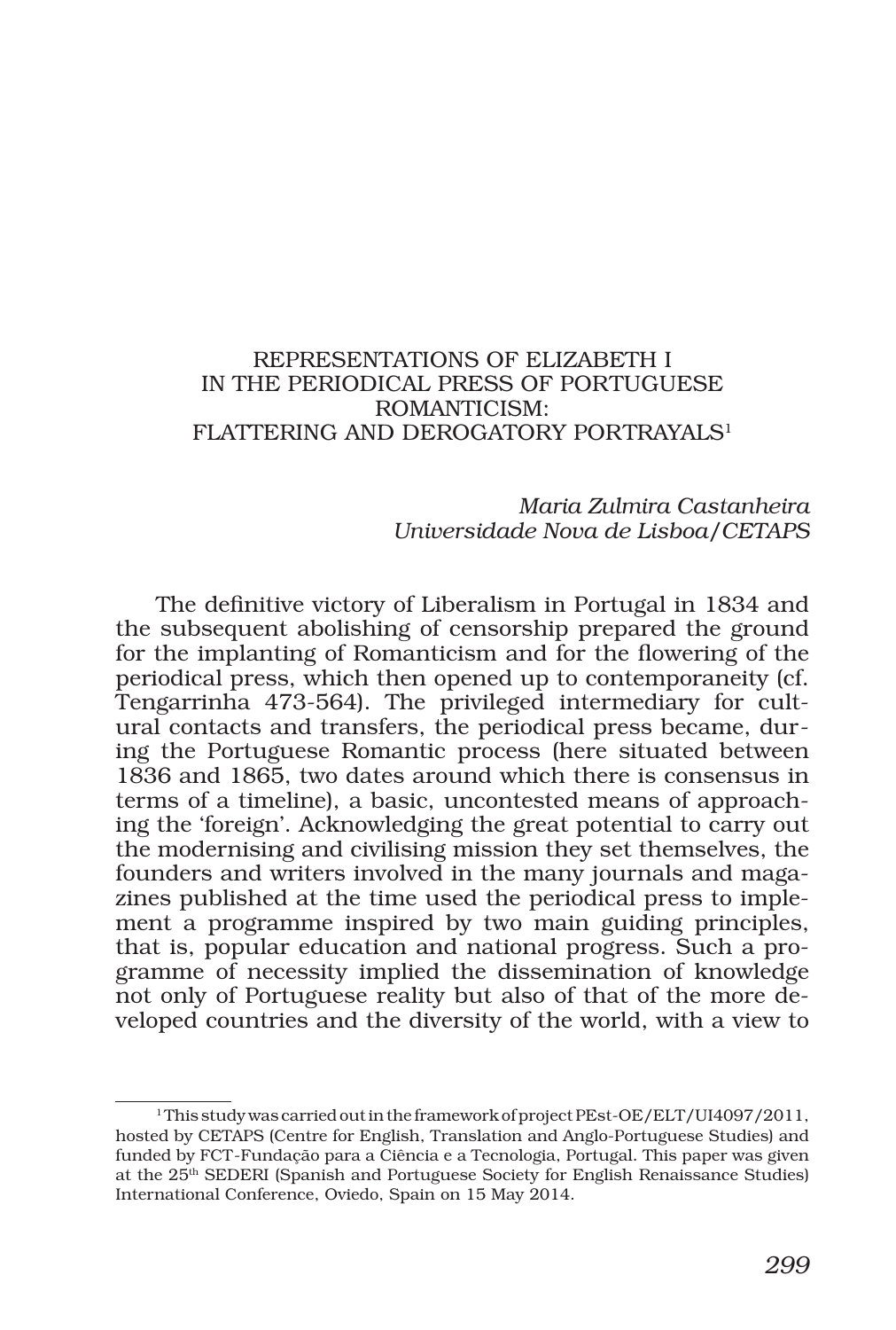making Portugal a more illustrated and open society.

The periodical press was the main reading matter of Portuguese Romanticism. It is, nevertheless, essential to consider the very low levels of literacy of the time: in 1864 only about 12% of the population was literate (cf. Serrão 27). We should, however, not confuse the segment of the literate public with that of the total number of consumers of journals and magazines, since the former benefitted from the group practice of listening to a single reader. This means that circulation figures, if they were available in significant number, which they are not — it is estimated that the most prominent titles published in Lisbon had a print run of 1,000 to 1,500 copies; the others, the vast majority, printed below one thousand copies (cf. Tengarrinha  $621$  – even if they did supply important information on the dissemination of the periodical press, they would not provide the true dimension of consumer numbers. Not only were these publications read aloud in the evenings as a form of cultural leisure in middle class homes (cf. Cascão 227-228), they were also read in a number of political and cultural socialising spaces frequented by men, such as associations, clubs, cafés, barber shops and chemists', which considerably broadened the sphere of individual buyers. *O Panorama* (1837-1868 with breaks), one of the most important journals of this period and which greatly helped disseminate Romanticism in Portugal, was especially successful on the national scale, since, as early as nº5, it had a print run of 5,000 copies. On the other hand, the fact that this magazine presented itself at its launch in 1837 as a publication 'for every class of citizen' gives us an important pointer as to its target readership: in accordance with its aim of cultural democratisation, there was the wish to reach 'every' individual (of every social class and occupation, of every type of taste), even those who did not have the competence of reading.

Informing and forming every class of citizen, with the aim of building a democratic society with broad cultural horizons, implied disseminating knowledge, both theoretical and practical, which Liberal utilitarianism viewed as indispensable for the enlightened and possible resolution of the ills of Portuguese society. Thus, in the pages of the journals and magazines of the time, there was a proliferation of texts on politics, economics, technical and scientific questions, but also literary, historical and art texts, many of which taken, translated and adapted from the foreign press, especially the French and British.

The research I have conducted over the past nearly three decades on the reception of British culture in the periodical press of Portuguese Romanticism has allowed me to note the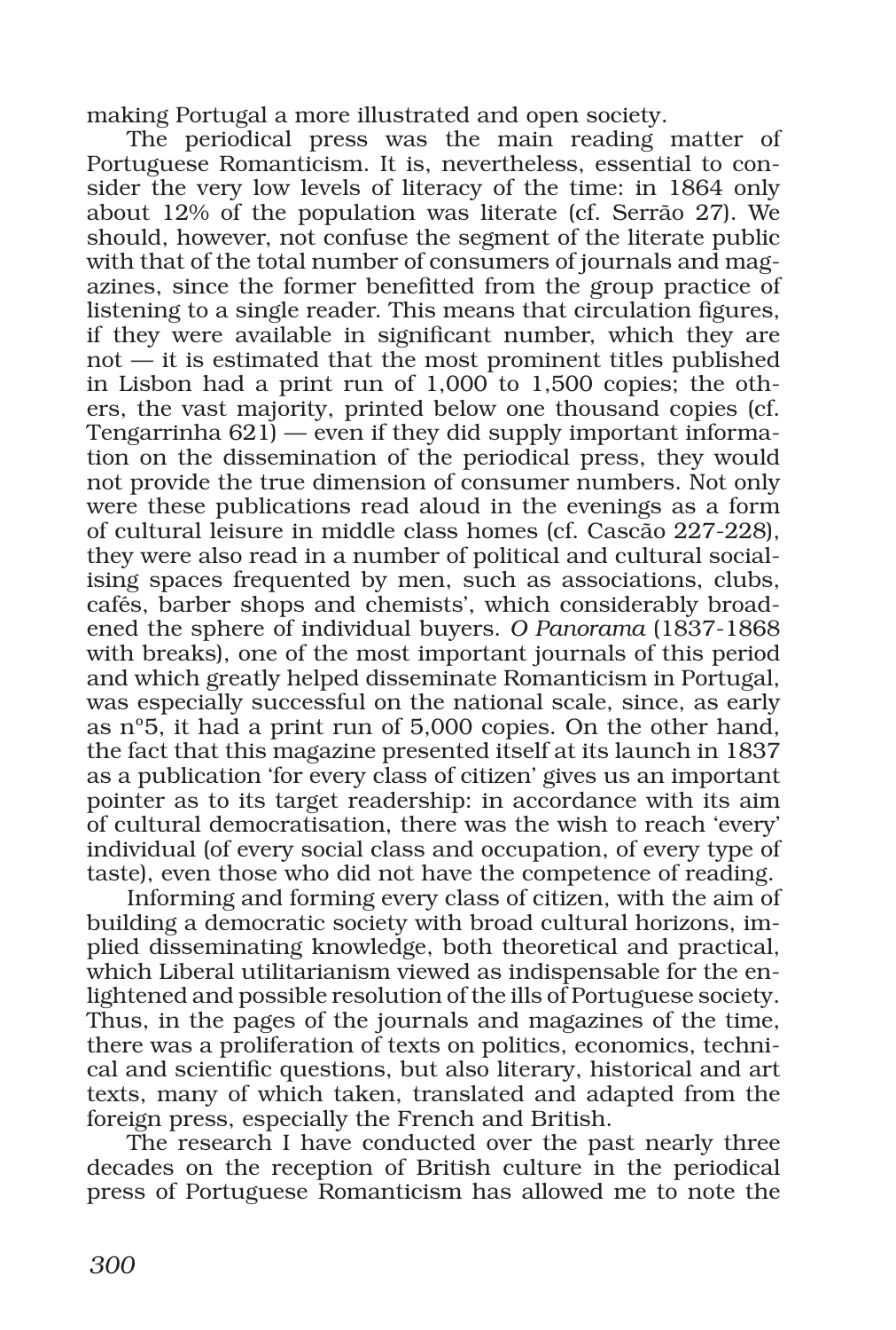great frequency with which England appears as news. A maritime and colonial power on the international stage, initiator of major material gains, a permanent source of scientific and technological innovation which contributed to the advancement of human knowledge, Britain was newsworthy and of the utmost interest to journalists. In the case of Portugal, this interest was buttressed by the close political, economic and military ties between the two nations and which, during the course of the nineteenth century, underwent periods of great tension.

However, there was equal interest in the past of the old ally, to which Portugal was attached by a centuries-old alliance, an interest highlighted in the periodical press of the time, with history — among the many, diversified matters relating to Britain's hegemony which were at the time selected to feature in journals and magazines. This was, in fact, the matter which gave rise to the largest number of articles (cf. Castanheira, 2005: 481- 513). Close scrutiny of the so-called 'instruction and leisure' periodicals and those in the category of 'useful knowledge' indeed makes it clear that history, both foreign and above all of Portugal, constituted one of the major concerns, with articles on English history strongly appealing to a distinctive feature of Portuguese Romanticism: its historicist tendency.2

For the Liberal-Romantic mindset, history was an abundant source of patriotic, pedagogic and moral lessons and an instrument towards a better, critical understanding of contemporaneity. Besides embodying this didactic value, it was also rich in characters and dramatic, tragic, thrilling, emotional or merely unusual episodes, which went a long way to satisfying the tastes of the time for the sentimental, sensationalist and anecdotal.3 Of the

<sup>2</sup> *O Panorama*, with its encyclopaedic vocation and published weekly, worked tirelessly to promote a taste for history. In the Foreword to Volume III of the second series, the editors themselves declare this important role to be that of the journal: 'Depois que a imprensa definitivamente se libertou da censura, foi o Panorama a primeira publicação do seu genero, que revocou certa affeição pelas cousas que o passado tinha boas e veneráveis, sem que por isso trahisse a missão de progresso, que incumbe aos escriptores que sabem quaes são os destinos da epocha presente' ('Introducção' 1) ['After the press liberated itself definitively from censorship, O Panorama was the first publication of its kind which recalled a certain affection for the good and venerable things about the past, without, in so doing, betraying its mission of progress taken on by the writers who know the nature of the present time.'].

<sup>&</sup>lt;sup>3</sup> The middle classes, usually not very educated and culturally not very demanding, represented the main consumers of journals and magazines. It should not be forgotten that the major impetus behind the periodical press in Romantic Portugal came in the form of the triumph of the political regime, Liberalism, defended precisely by the middle classes. As the latter's political and economic power enhanced their prestige, they began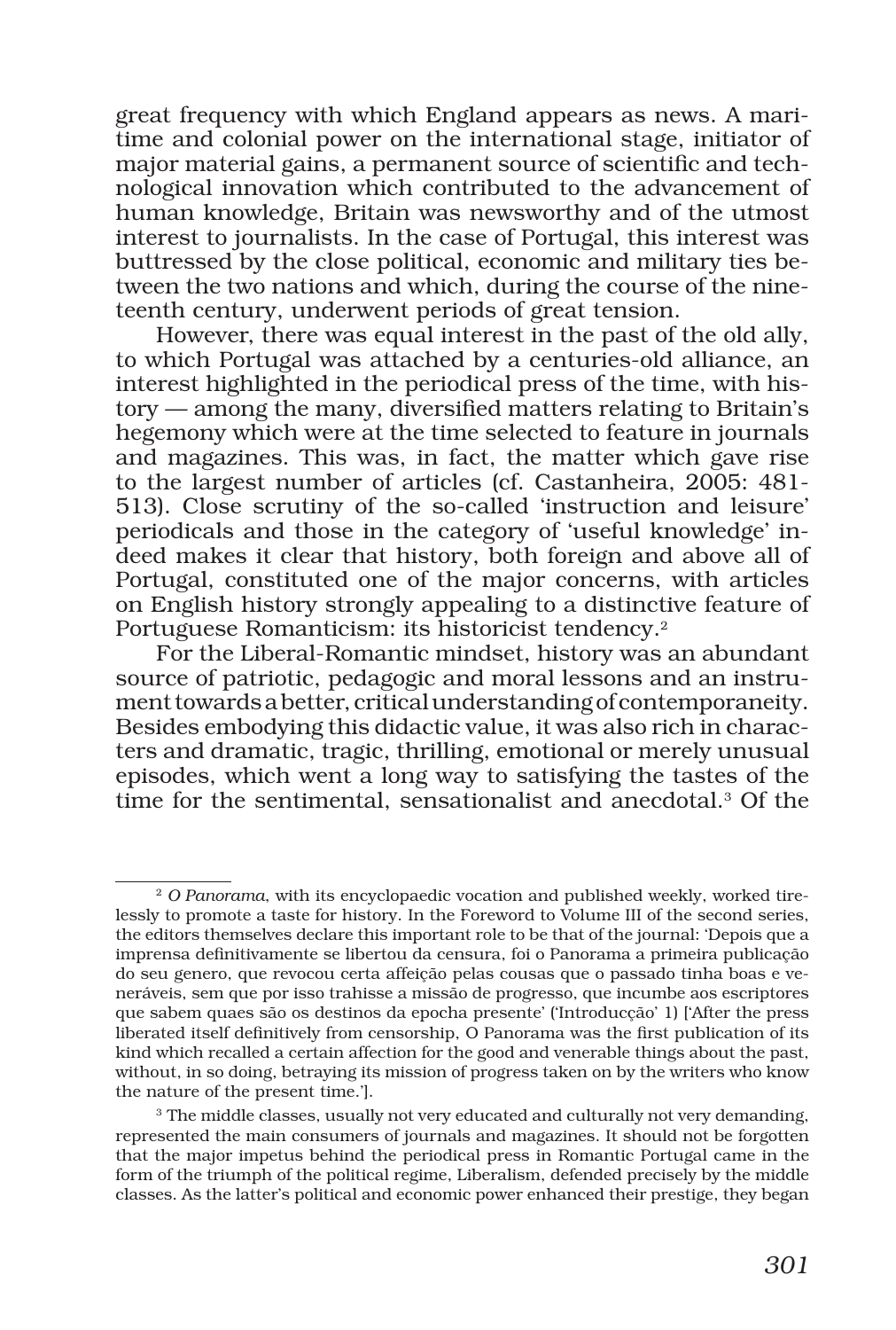many testimonies of interest in English history which abound in the periodical press of the period under discussion —accounts of past events and great achievements, biographies of prominent figures, anecdotes of famous characters, descriptions of places, monuments and customs of bygone days, transcripts of documents, curious facts, short stories, novels, dramas $4 \rightarrow$ , there is a large number of texts on the Tudor monarchs – especially on Elizabeth I (1533-1603), a queen who, over the centuries, has greatly fascinated literature and the arts.<sup>5</sup> In this essay I will examine a set of articles about Elizabeth I collected from about 300 literary and cultural newspapers and magazines and will analyse the representations and image of the monarch, consisting of both flattering and derogatory portrayals.

The corpus I gathered, totaling 51 texts of very different lengths, some of which fictionalised, others more factual and objective, is quite heterogeneous in thematic terms.<sup>6</sup> Although we find a number of more detailed articles which sought to inform readers of the historical and political context of the Spanish Armada and the religious events under the Tudors, in which Elizabeth's role in the English Reformation is examined and commented upon, there is a predominance of biographical detail and above all, of historical anecdotes and 'curiosities'. These evince moralising and comical components, or were simply deemed of interest because they provided specificities on the Queen's life and habits, brief stories showing her character and the outstanding features of her reign. With a view to entertaining readers, history is thus 'dumbed down', in a search for the unusual, exotic, witty. On the other hand, there is a strong tendency to touch readers' sensibility by exploring the 'soap opera' component of the turbulent Tudor period, which is rich in episodes involving power, treason, violent passions, adventure, executioners, victims, violence, cruelty, blood, sacrifice and death. Under this category, for example, we find articles

to aspire to cultural capital as a means of social valorisation and dignity, this cultural capital being to a large extent garnered from the periodical press, which addressed their interests and promoted their values. The strong moralising strands found in the textual corpus under discussion in this essay both derived from and reinforced the ideology of the ascending middle classes.

<sup>4</sup> Despite their fictional content, the historical stories, novels, romances and plays evoke real events, characters and scenarios and thus create an illusion of truth, strengthened by the use of credibilisation strategies such as assertions that the texts are 'true stories'.

<sup>5</sup> See Silva 2009.

<sup>6</sup> For the complete list of the corpus, see Primary Sources at the end of this article. The vast majority of the articles is not signed.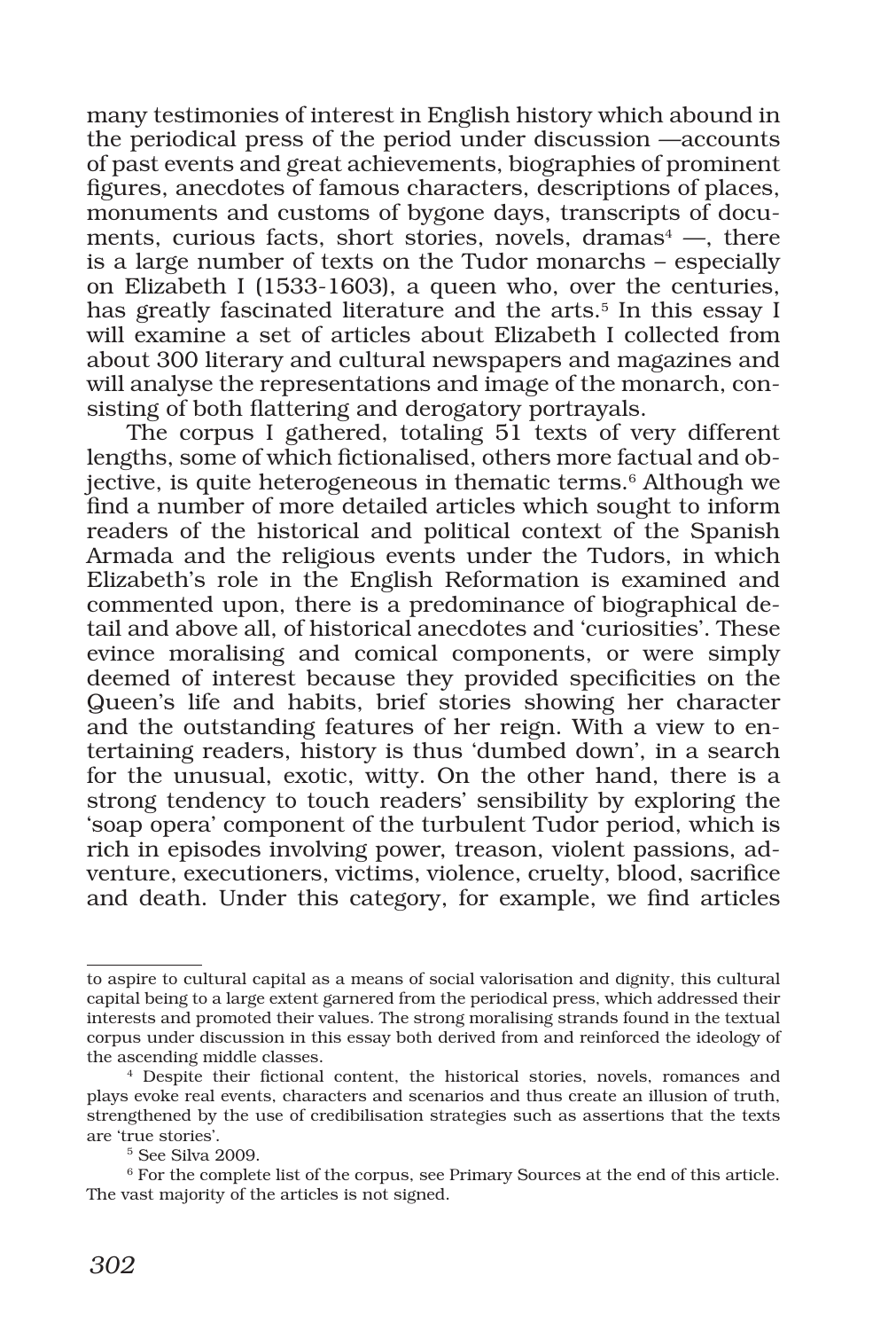narrating the attempt on the life of Elizabeth by a cross-dressing lady in the entourage of Mary Stuart and the last moments of the Queen's life when she learnt, to her fatal grief, that Essex (1567-1601), her favourite, had sent her a ring with his plea for pardon but which the person charged with delivering it had not done so out of enmity towards the Earl, who was then executed:<sup>7</sup>

Consternada e attonita volve a rainha á sua camara, lança- -se sobre uma almofada; rejeita todo o alimento; e manda retirar para longe quantos pertendem suavizar sua dôr, ou aconselha-la a que recorresse á medicina. Quam triste era vêr a maior rainha do mundo despedaçada de pezar, sentada sobre a almofada, recostada a um dos seus braços, e com os olhos constantemente fixados no chão! Assim permaneceu, durante dez dias, prestando somente atenção ás preces, que o arcebispo de Canterbery junto della recitava. ('Scenas d'Historia' 75).

[Devastated and unbelieving, the Queen returns to her chambers, throws herself on a cushion; she rejects all nourishment; and she gives orders for the removal of all who seek to lessen her pain, or who counsel her to turn to medicine. How sad it was to see the greatest Queen on earth stricken by grief, sitting on the cushion, leaning on one arm, her gaze not lifting from the floor! Thus she remained for 10 days, listening only to the prayers which the Archbishop of Canterbury uttered at her side.]

In the illustrated press, $8$  the melodrama of such a portrayal

<sup>&</sup>lt;sup>7</sup> This was also the episode which inspired the only original poetical composition devoted to Elizabeth, a piece in quatrains titled 'Rainha e Mulher' [Queen and Woman] and signed 'A.F.S.P.'. It was published in 1859 in the journal *Archivo Pittoresco*. The melodramatic potential of the episode is underscored by the introductory note to the poem, which stresses the following: 'Isabel, rainha de Inglaterra, filha de Henrique VIII, e de Anna Bolena, tendo assignado a sentença e feito executar como rebelde o conde de Essex, seu amante, ficou possuida de profunda tristeza, que claramente manifestou antes da sua morte, conservando-se por espaço de oito dias deitada no chão em almofadas, com os olhos fitos n'um mesmo logar, e um dedo posto na bocca impondo silencio.'(A.F.S.P. 327) [Elizabeth, Queen of England, the daughter of Henry VIII and Anne Boleyn, having assigned the sentence and had her lover the Earl of Essex executed as a rebel, was overcome by great sadness which she clearly manifested before her death, lying on cushions on the floor for eight days, her gaze fixed on the same spot and a finger on her lips commanding silence.]

Another article signed simply 'P.' even reproduces the last words the Queen is reported as uttering: 'Todo o meu reino, Senhor, por mais um minuto.': (P. 264). [My entire Kingdom, Lord, for one more minute.]

<sup>8</sup> The illustrated Portuguese press, self-titled as 'pittoresca' [picturesque] or 'pintoresca' [painterly], emerged in the mid-1830s inspired by foreign journals which foregrounded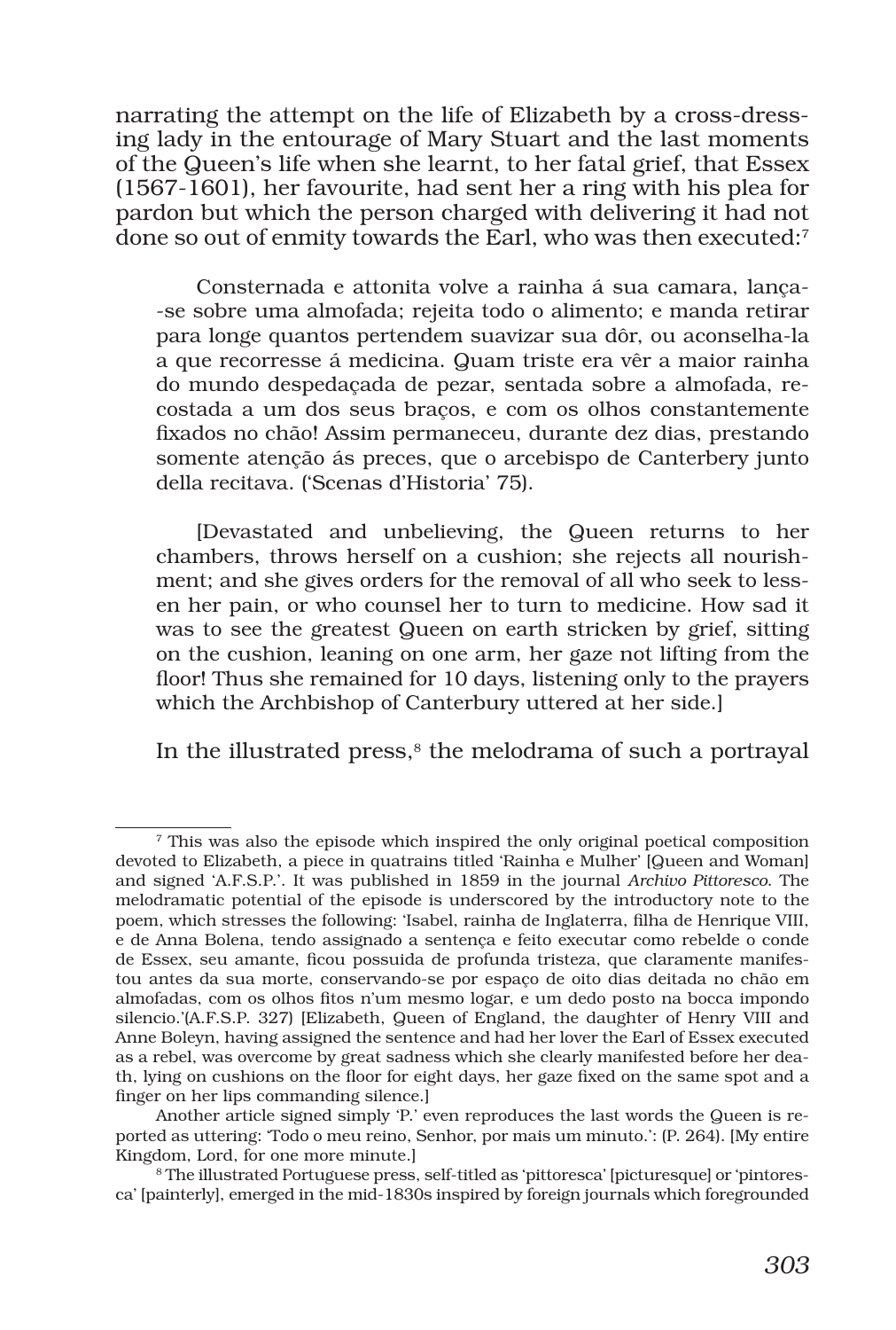(which at a deeper level might be read as an example of the sacrifice of personal sentiment to the reasons and duties of State) could be emphasised by an image, and that is the case in the article quoted above, published in 1839 in *O Mosaico*; it is illustrated by a reproduction of Delaroche's 'The Death of Elizabeth I, Queen of England,' dated from 1828.<sup>9</sup> However, even though the French painter used theatricality in his representation of the grief of those who surround the dying Queen, the profusion of decorative elements in terms of costumes, furniture and other objects drains some of the dramatic impact of Elizabeth's death.



the image as the means of communication most likely to tie in with the accelerated rhythm of the times and proved pivotal to the expansion of the popular press. From then on, several journals were published linking images to texts, with a view to addressing 'the eyes and thought' at the same time, as expressed by the editors of *O Panorama* ('Aos nossos leitores' 2). Historicism being one of the most prominent features of Portuguese Romanticism, it comes as no surprise to find, as we do, engravings inspired in historical characters and episodes, including Elizabeth I, in the illustrated press.

<sup>9</sup> Paul Delaroche (1797-1856) attained great popularity in this time for the melodrama he imprinted on his historical scenes, many of which on English themes.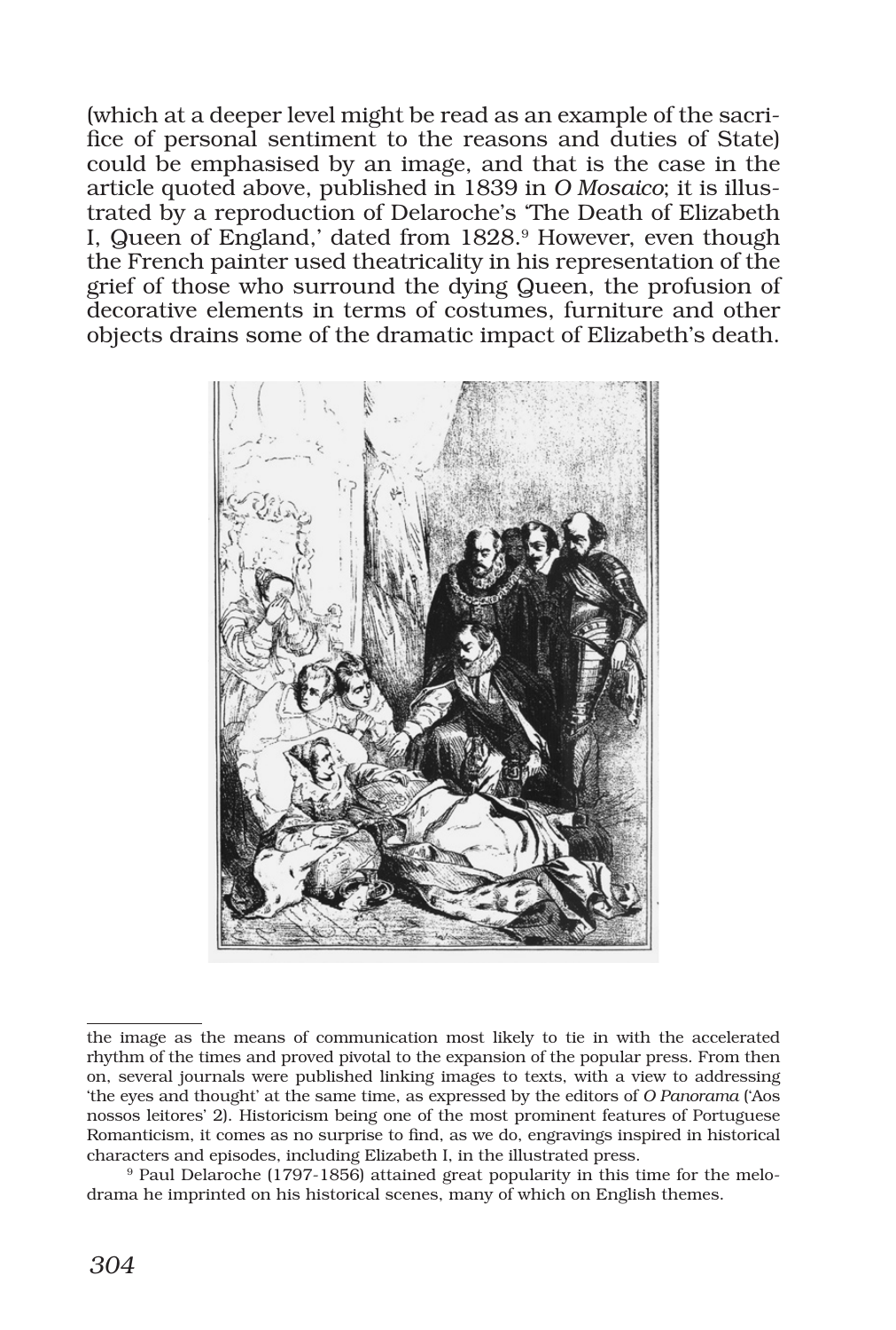Another etching, published in 1851 in *O Jardim Litterario*, showing the Queen 'no leito de morte, abandonada, e em pavorosa tristeza, entregue ás mais terriveis apprehensões, representando fogos eternos para a devorar' l'on her death-bed, abandoned, and in terrifying sadness, in the clutch of the most terrible worry, representing eternal fire to devour her'] ('Isabel de Inglaterra' 109), however clumsy, may have touched readers deeply, for it suggests the image of the Queen as a great sinner and about to come face to face with divine retribution:



ISABEL DE INGLATERRA.

Interestingly, the thrust of the article does not judge Elizabeth as severely as other pieces I have gathered: there is an acknowledgement that the Queen, 'apezar de heterodoxa' ['despite being heterodox'], had her flaws but also 'muitas e sublimes virtudes' ['many sublime virtues'], and it concentrates mainly on the latter (forcefulness, wisdom, valour). Of great significance, however, is the concern of the author of the article in stressing that the figure of the Queen is very polemical and gives rise to ambivalent responses of admiration and hatred: 'A historia da rainha Isabel é seguramente uma das mais melindrosas e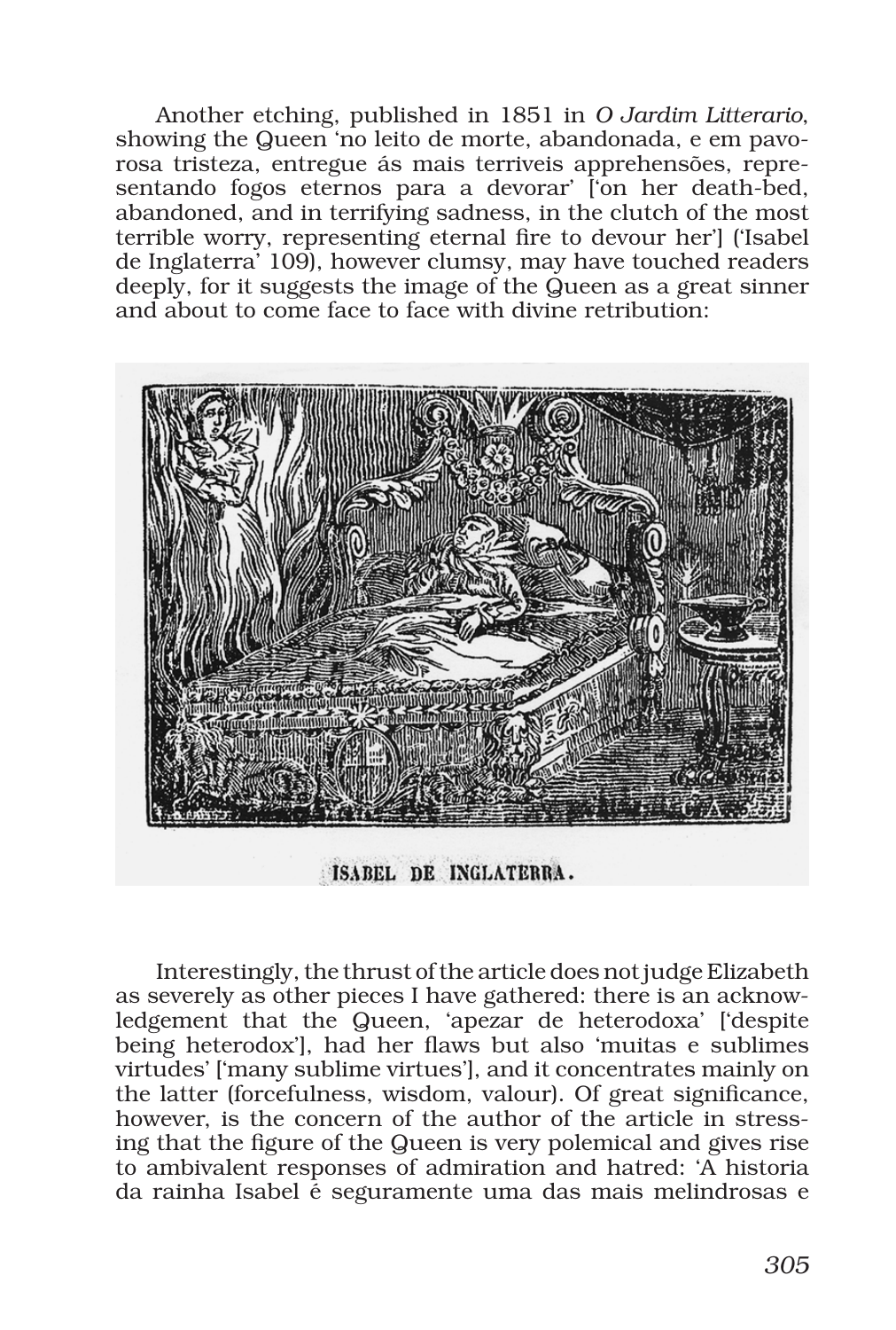difíceis a escrever por motivo da contrariedade de opiniões pró e contra ella.' ['The story of Queen Elizabeth is surely one of the most delicate and difficult about which to write because of the disparity of opinions for and against her.']

Indeed, on examining the corpus of texts under discussion using the concept of representation as an analytical category, it becomes clear that the image of Elizabeth projected by it is constructed by means of discourse which at the same time flatters and denigrates, gaining meaning in the light of the Roman Catholicism at its root. In fact, if the mostly anonymous writers of these articles acknowledge Elizabeth's many qualities as a ruler – note the use of positive adjectives such as 'great', 'illustrious', 'intelligent', 'wise', 'valorous', 'firm', 'wise', 'skilful' –, they hardly ever fail to mention her as an enemy of Roman Catholicism, obscuring her image with very negative adjectives: 'ambitious', 'cunning', 'hypocritical', 'unyielding', 'cruel', 'spiteful', 'choleric', 'vain', 'envious', 'jealous', 'barbaric', 'pitiless'.<sup>10</sup> This duplicity, in line with what has been the literary and artistic rendering of Elizabeth down the centuries, was developed as follows in one of the journals I studied:

O odio que ella tinha sempre testemunhado contra a Egreja Catholica, lhe tem procurado os maiores elogios da parte dos escriptores protestantes. É preciso convir, que ella tinha um espirito fino, e penetrante, que era muito hábil na arte de reinar, e que se fazia muitas vezes admirar dos seus inimigos. Conservou sempre gosto pelas bellas-artes, que ella tinha cultivado na mocidade. Fallava cinco ou seis linguas, e tinha traduzido diversos tractados do grego, e do francez na sua lingua natural. Mas além do seu zelo pelo scisma, e heresia, ella mostrou sempre um desejo ardente, e apaixonado de dominar, uma duplicidade sem exemplo, uma politica que lhe fez violar as leis divinas e humanas, sobre tudo na sua conducta a respeito de Maria, rainha da Escossia, finalmente uma dissimulação tão profunda, que a maior parte dos passos d'esta

<sup>&</sup>lt;sup>10</sup> Interestingly, very little attention was bestowed on her sister Mary Tudor in the journals under discussion, despite her being a Catholic, and she was usually depicted in equally dark colours. *Archivo Pittoresco* devoted a biographical article to her in 1843 which presents an absolutely sinister portrait: 'Maria Tudor era huma daquelas mulheres, que por fortuna a natureza raras vezes deita ao mundo.' ('Maria Tudor, a sanguinaria' 360). [Mary Tudor was one of those women, whom nature fortunately rarely gives to the world.] She is given ugly and odious traits both physically and morally, highlight is given to the amount of blood she ordered shed, even her superstitious nature is denounced, and above all the story of Lady Jane Grey (1537-1554), her unfortunate victim, is stressed. Once again these features tie in with the taste for sentimentalism of the time.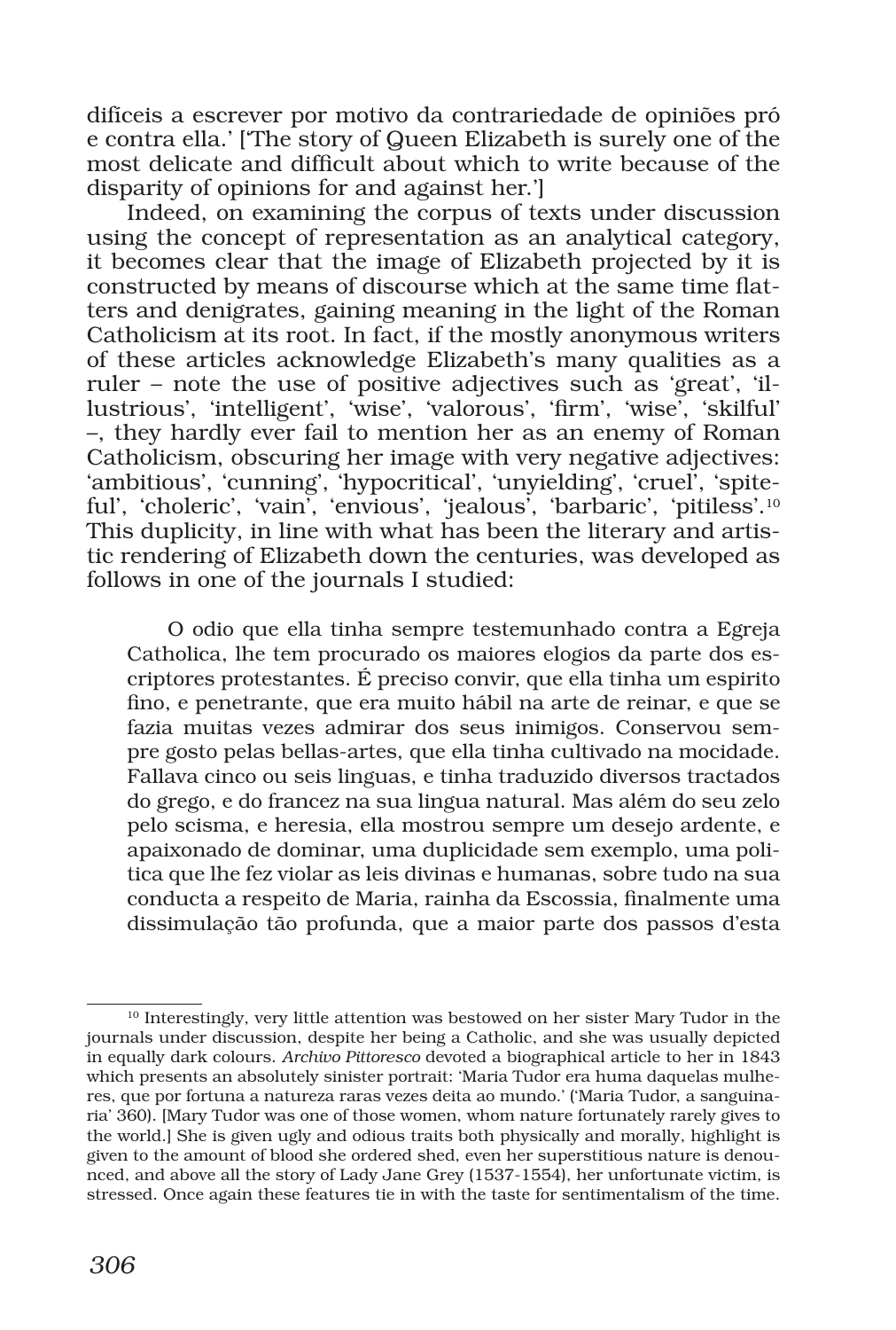princeza são inygmas, que não tem podido ainda ser explicados. (Villar 234)

[The hatred she always displayed towards the Catholic Church has already procured her the greatest compliments on the part of Protestant writers. It must be granted that she had a refined and penetrating spirit, that she was very gifted in the art of ruling and that she very often garnered the admiration of her enemies. She always loved the Fine Arts, which she had cultivated in her youth. She spoke five or six languages and had translated several Greek and French treatises into her native tongue. But besides her taste for schism and heresy she always showed a burning desire to dominate, an unmatched duplicity, a politics which made her violate the laws of Man and God, above all in her conduct towards Mary, Queen of Scots, finally a dissimulation so profound that most of the actions of this Princess are an enigma which remains unexplained to this day.']

This quote is very representative of the two contradictory and conflicting perceptions of Elizabeth, which have tinged the posthumous representation of this Tudor Queen and which is very clearly formulated in the periodical press of Portuguese Romanticism: $^{11}$  on one side the image of the great and glorious sovereign, on the other the anti-image of a Queen who is very far from perfect, despotic and enigmatic. The special attention given to Elizabeth's death sentence regarding Mary decisively conditions the image projected, stressing the dark side of the portrayal. There are constant comparisons between the two female figures: the beauty, goodness and Catholicism of the Scottish Queen appear in contrast to the envy, jealousy, cruelty and heresy of the English monarch. In the articles under analysis and in others devoted to Mary in the journals and magazines of the time, she is described as the most illustrious and ill-fated of Elizabeth's victims, a martyr of the 'true Faith', able to bear terrible suffering thanks to her Catholic faith, which teaches forgiveness.12 At the opposite pole, Elizabeth is represented as

 $11$  'Characteristically, the variability, the paradoxes and contradictions that have been shown to underlie the steadfastness of the queen's contemporary and posthumous celebrations has proved a source of renewed interest, critically emphasized and welcomed rather than minimized or regretted. An irresistible critical *topos* concerns the irony in which the course of history has enveloped the queen's motto, *Semper Eadem* — "always the same": a constancy of attraction is found to be possible only because of the "infinite variety" that has empowered Elizabeth's allure against the plurality of times and spaces in which she has been received and resignified.' (Homem 8-9)

 $12$  On the depiction of Mary, Queen of Scots, in the periodical press of the time,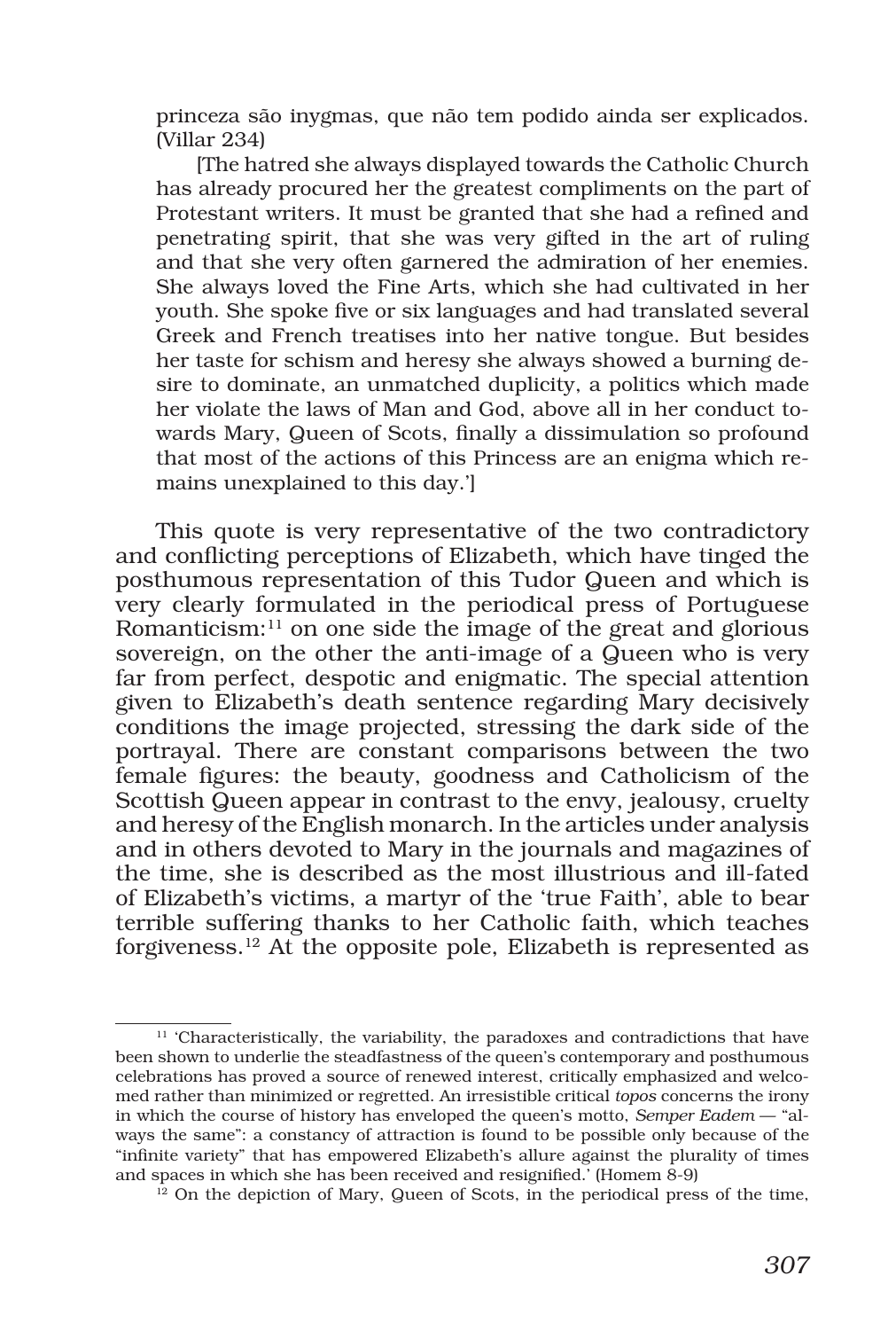the executioner of her royal cousin, the symbol of a religion which bestows impunity on the crime and who 'dalli em diante foi olhada com horror por todo o mundo civilizado' ['from that moment on was looked upon with horror in all the civilised world.'] ('Maria, Rainha de Escocia' 87).

In a number of the articles I have studied, the execution of Mary, an event which cannot be dissociated from Elizabeth's image in the popular imagination, is at the root of interpretations that drain Gloriana of the qualities identified as feminine:<sup>13</sup> in this regard, I quote from the definition found in an 1860 article written by R. J. F. d' Assis in *O Camões*, 'um ente indigno da qualidade de mulher e de rainha' ['a being unworthy of the quality of Woman and Queen'] (Assis 18). To the lack of compassion and sensibility other writers add flaws and vices which they designate as 'female weaknesses', notably vanity and jealousy, frequently appearing in a binary counterpoint to the virtues of the Catholic Mary. The scandalous sexual promiscuity of the Tudor monarch, another of her negative images which began to circulate even during her lifetime, is also occasionally referred to. It should be noted that exploring the Queen's amorous affairs and her private passions was a way of rendering her more 'feminine', even contributing to reducing the notion of control and authority traditionally linked to the exercise of royal power. The writer and literary critic António Pedro Lopes de Mendonça (1826-1865) does so humorously, no less accusingly for all that, when in 1851 he refers to 'Izabel de Inglaterra, virgem segundo diziam os lisonjeiros, epitheto que passaria á posteridade sem Leicester, e o conde de Essex' (Mendonça 1) ['Elizabeth of England, a virgin according to flatterers, an epithet which would enter posterity without Leicester and the Earl of Essex.']. Much of the discourse found in the periodicals of the time correspond to the spirit of what Julia M. Walker calls in *Dissing Elizabeth: Negative Representations of Gloriana* (1998) 'the less famous discourse of disrespect and dissent' on Elizabeth (Walker 1), much of it caused by religious prejudice or else by the 'venomous misogyny dominating pre-twentieth century studies of Elizabeth and her reign' (Walker 3).

predominantly describing situations of great emotional turmoil, such as her captivity and martyrdom, see Castanheira 2001.

<sup>&</sup>lt;sup>13</sup> Only one of the articles collected takes the view that Elizabeth had to order Mary's execution to protect herself from Catholic conspiracies seeking her overthrow: 'História de Inglaterra' (1843).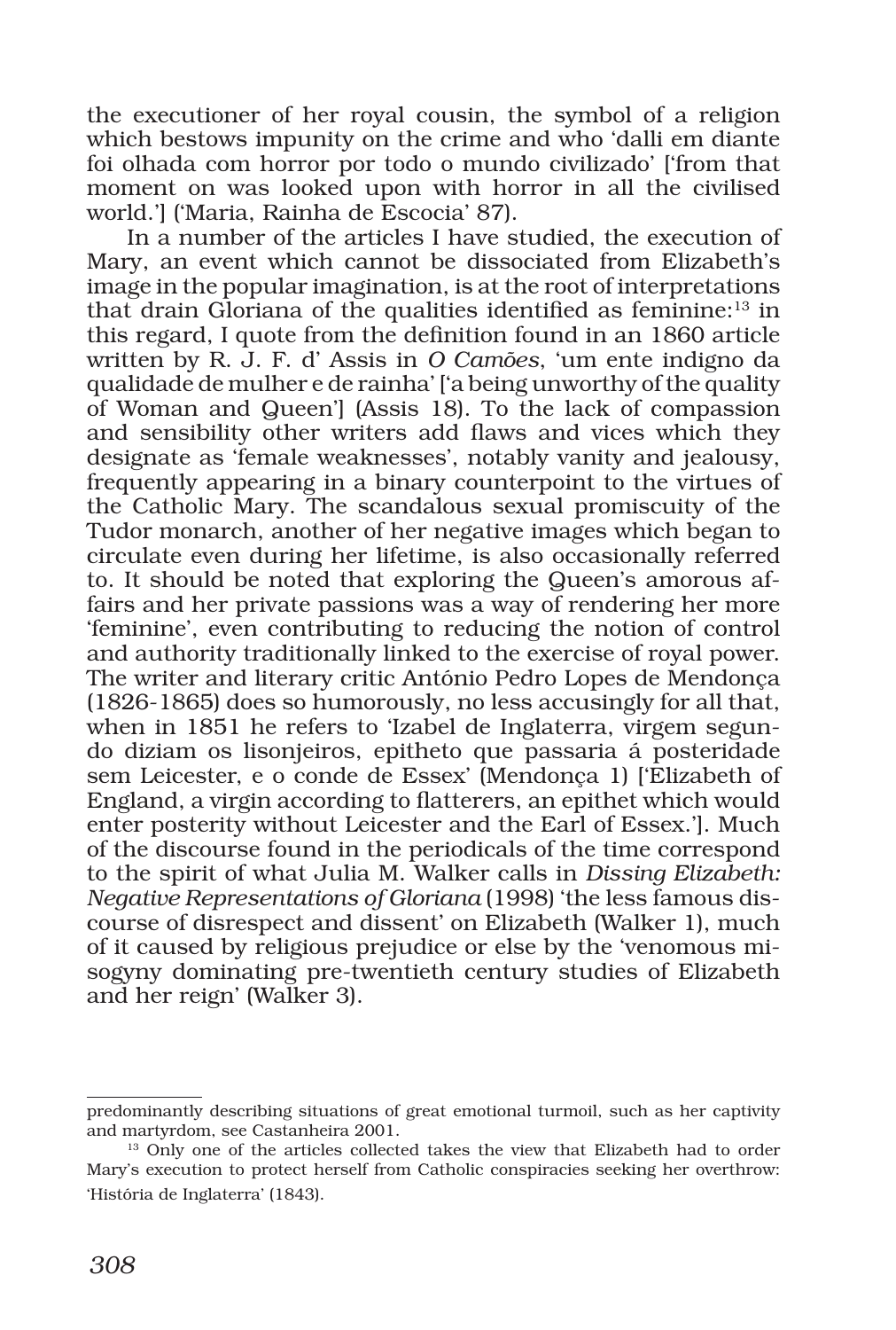*Archivo Popular* is the only periodical which quotes Elizabeth's powerful Secretary of State, Sir Robert Cecil, 1st Earl of Salisbury (1563-1612) writing about the Queen in 1603 in a letter to Sir James Harington (c. 1555-1614): ' Era mais que homem, e ás vezes menos do que huma mulher' ('Izabel, rainha de Inglaterra,' 1842: 382) ' [she] was more than a man, and (in troth) sometimes less than a woman']. Flattering and derogatory at the same time, given the *gendered prejudices* of the patriarchal society of the time which relegated women to a position of inferiority, passivity and submission and allowed them the roles of wives and mothers, these words reveal a notable feature of the myth of Elizabeth. In effect, contrasting with other female Elizabethan aristocrats (such as Lady Jane Grey) who also appeared in journals and magazines and whose sex-related weakness turned them into ill-fated victims of Tudor politics, the Portuguese reading public was led to see in the story of Elizabeth the example of a woman of great political acumen, determination, bravery and leadership qualities, that is, a strong woman and sovereign because she was endowed with skills, qualities and virtues socially constructed as 'male'. Significantly, this article is illustrated with an image, possibly after a face-pattern by Isaac Oliver (c. 1560-1617), dating towards the end of the sixteenth century (Oliver portrayed the Queen at the age of 60). This portrait shows Elizabeth with a number of the traditional symbols of royalty (sceptre and orb, sumptuously dressed, bejewelled) and with an imperial bearing:14



Dzabel, rainha de Inglaterra.

<sup>&</sup>lt;sup>14</sup> On the portraits of Elizabeth, see Strong 2003.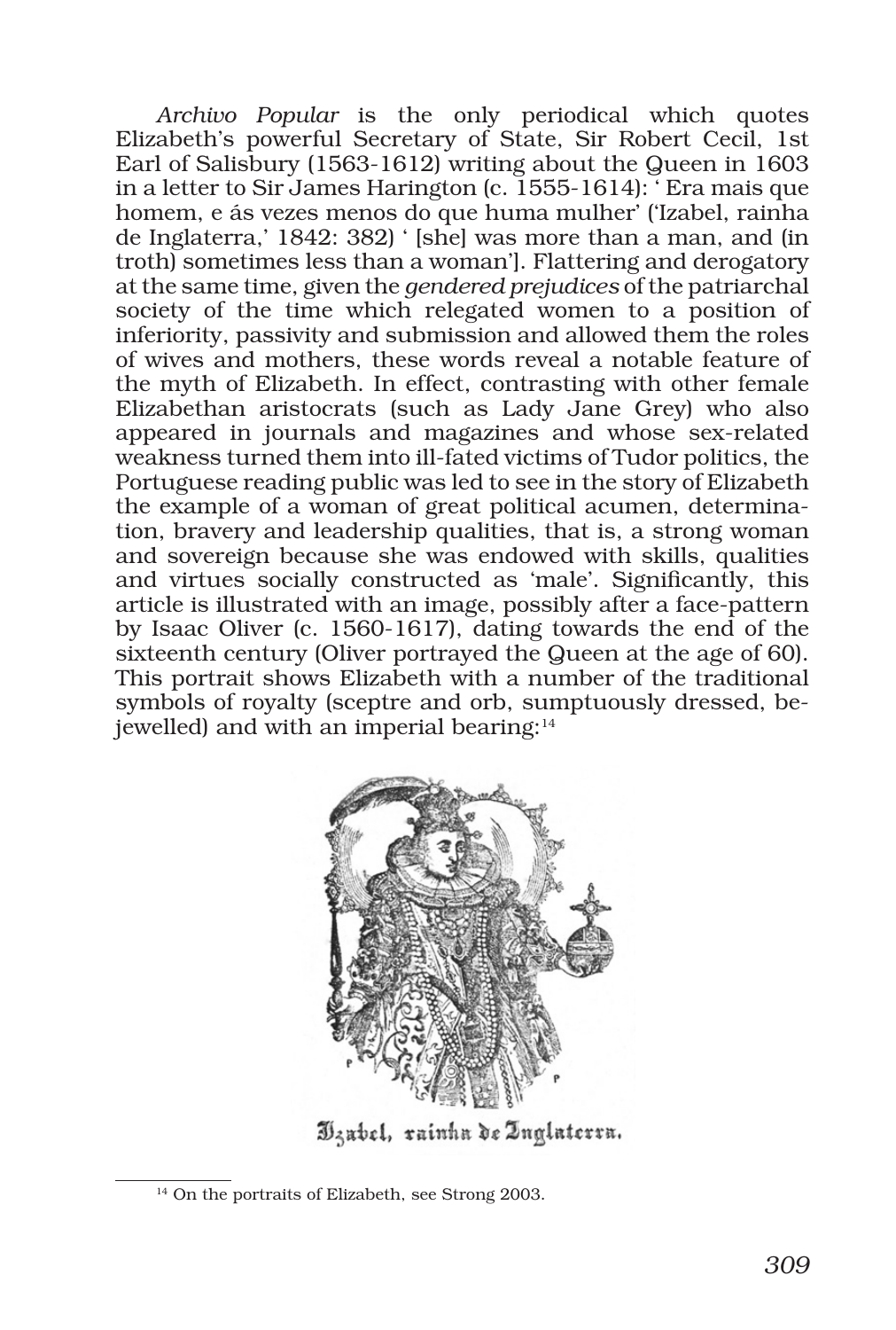Exceptional in her ability to behave at the same time as a man and as a woman, King and Queen, such dual gender— 'a political hermaphrodite, not only a queen, but a king as well' (Haigh  $25$ ) —, albeit finding legitimacy in the myth of the Providential monarch who was able to lead England to maritime and commercial greatness, bestowed on the image of the Tudor monarch a transgressive and 'monstrous' dimension: in the 1840s, the periodical *Universo Pittoresco* wrote that 'a rainha se elevou por seu caracter até onde poucos homens ousariam elevar-se; e tambem como mulher desceu até onde a maior parte das mulheres se envergonhariam de descer.' ("Izabel, rainha d' Inglaterra", 1844: 378) ['the Queen raised herself, by her character, to heights few men would dare attempt; and, also, as a woman she sank to depths to which most women would be ashamed to fall.'] In their introduction to the volume of essays *The Myth of Elizabeth* (2003), Susan Doran e Thomas S. Freeman state that 'Female rule was unattractive to early moderns as it represented a reversal of the natural (i.e. patriarchal) social and political order' (Doran and Freeman 9) and that, as a result, Elizabeth, in affirming herself in a man's world and playing traditionally male roles, found herself interpreted 'as unnaturally 'masculine' and insufficiently 'feminine' (Doran and Freeman 13), a view which was conveyed centuries later, already during the Romantic period, as proved by the corpus of texts gathered.15

Interestingly, visual and verbal representations of the Queen can provide a sharp contrast, as shown in one of the articles I studied: 'Biografia d' Elisabeth, Rainha d' Inglaterra', published in *Museu Pittoresco*. In this 1840 article, prominence is given to the supposition that dissimulation, inflexibility and cruelty were the strong character traits of the triumphant Protestant Queen and highlight is given to her equally 'male' martial qualities, quoting what she is reported as saying in her address to the troops at Tilbury (1588), before the imminent Spanish invasion: 'Conheço que apenas tenho o fraco braço d'uma mulher, mas anima-me a alma d'um Rei, e o que ainda mais é, d'um Rei de Inglaterra.' (13) ['I know I have only the frail arm of a woman, but I am imbued with the soul of a King, and, what is more, that of a King of England.'] I would draw attention to the difference

<sup>&</sup>lt;sup>15</sup> Susan Doran relates this androgyny with the speech at Tilbury as follows: 'With the body of a weak and feeble woman but the heart and stomach of a king, as she put it, Elizabeth could embody both the nation (traditionally gendered female) and the crown (whose authority was conventionally likened to that of a husband over a wife)' (Doran 257).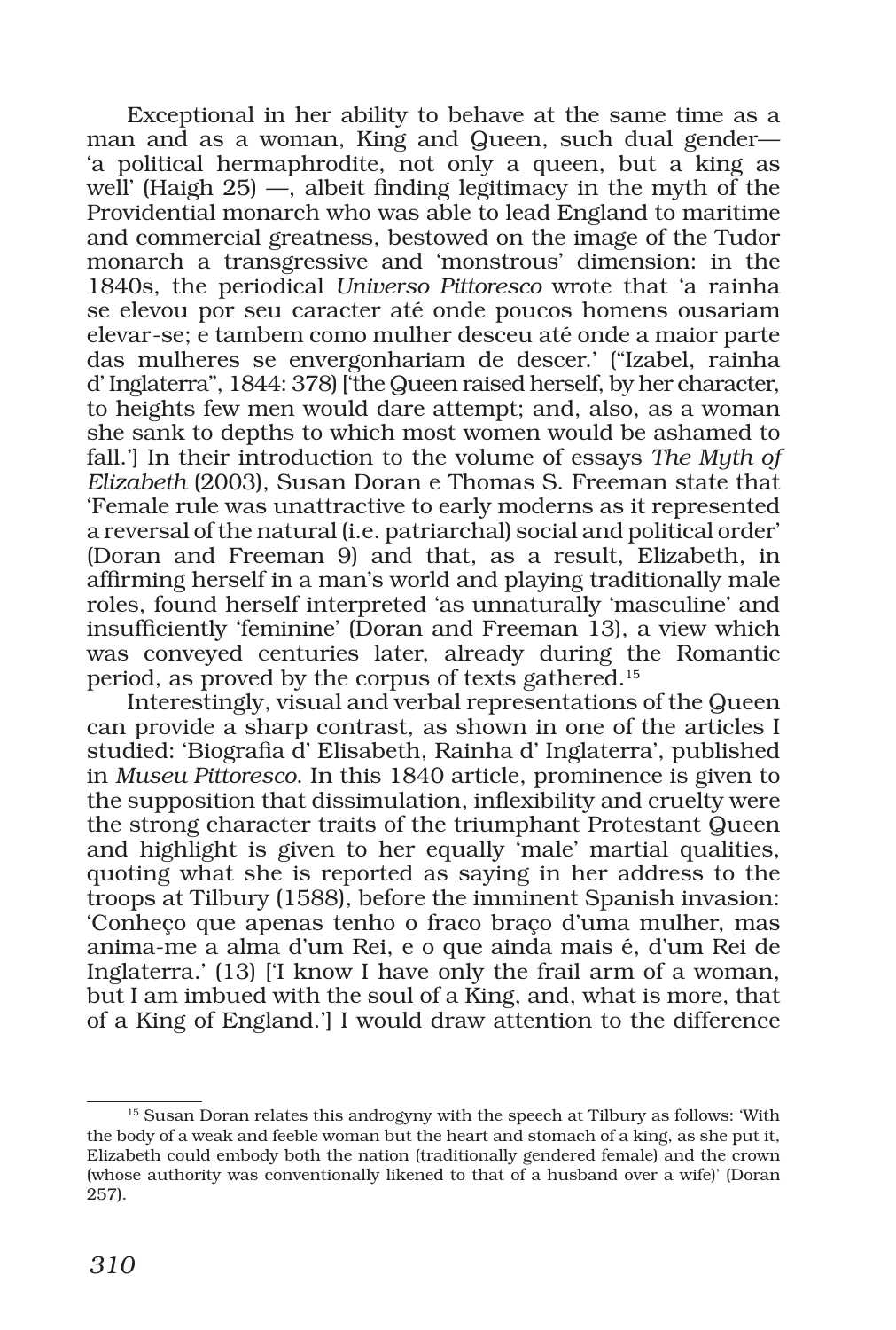between the Portuguese version of these words (which may be explained by the source used by *Museu Pittoresco* and not by any deliberate manipulation by the anonymous collaborator of the Portuguese periodical) and the English original — 'I know I have the body but of a weak and feeble woman, but I have the heart and stomach of a king and of a king of England too' (Elizabeth I 326) —, which implies a diminishing of the affirmation of the 'male essence' contained in this speech in which Elizabeth identifies herself with her realm. In the same way, the illustration used in the article erases any suggestion of 'manly skills.' In it we see a Romantically idealised portrait in which the Queen's beautiful and kind countenance and her sumptuous costume convey a femininity in keeping with the ideal of women prevailing in the nineteenth century:



ELIZABETIEI, Rainha d'Inglateme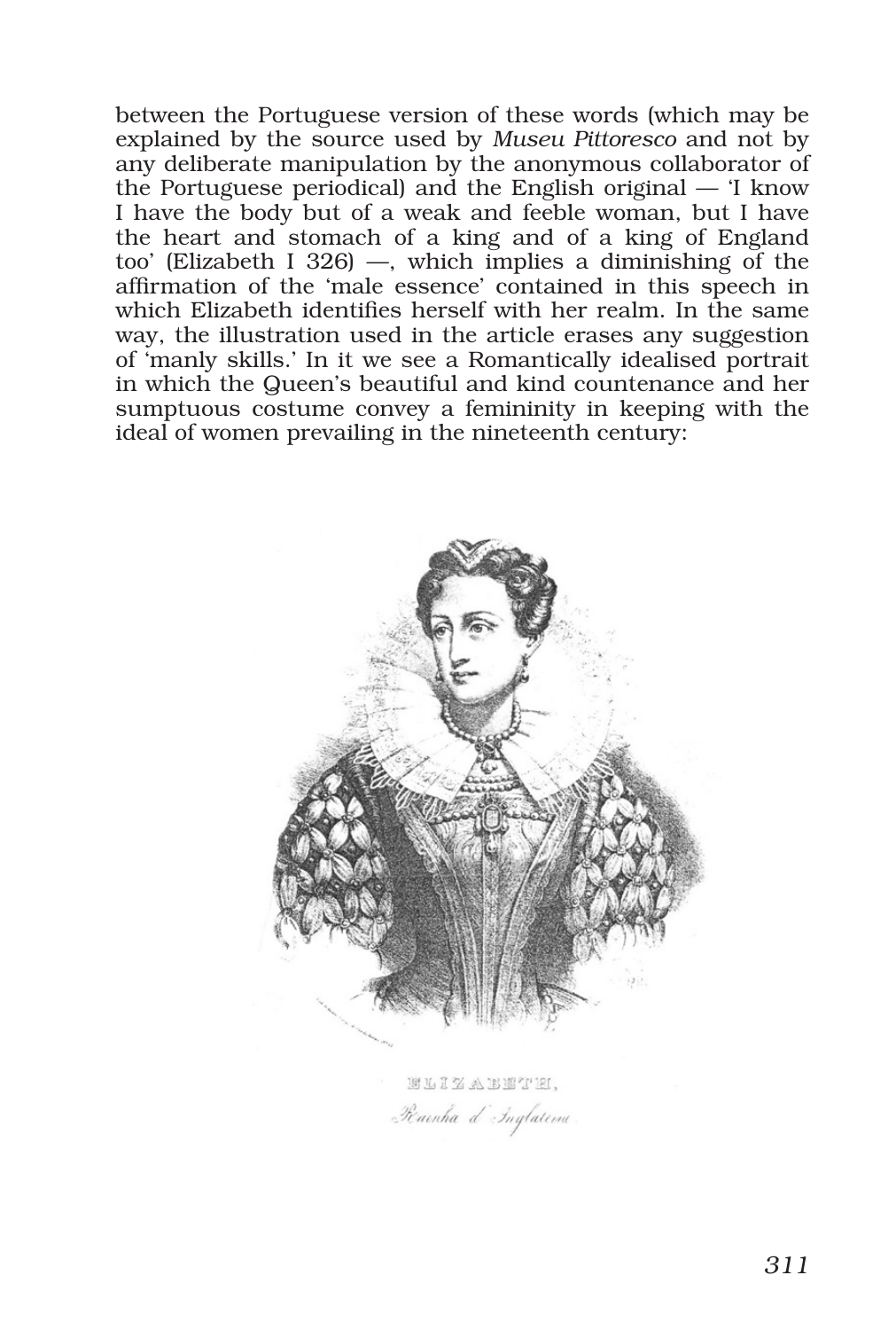Another article, published slightly later in 1844, in *Universo Pittoresco* ('Izabel, rainha d' Inglaterra'), bears another engraving (French in origin, signed C. Legrand) which also constitutes a reconfiguration of Elizabeth shaped through a nineteenth century lens:



The representation of Elizabeth in the periodical press under consideration thus mirrored the different mythical images, controversial and conflicting, which gradually came into being, crystallising and perpetuating over time and which the Queen herself helped construct.16 Following tradition, she is presented as a wise, astute, warrior queen, an architect of England's

<sup>&</sup>lt;sup>16</sup> On the role of the visual arts in the construction of Elizabeth's mythical image during her reign see Strong 1999.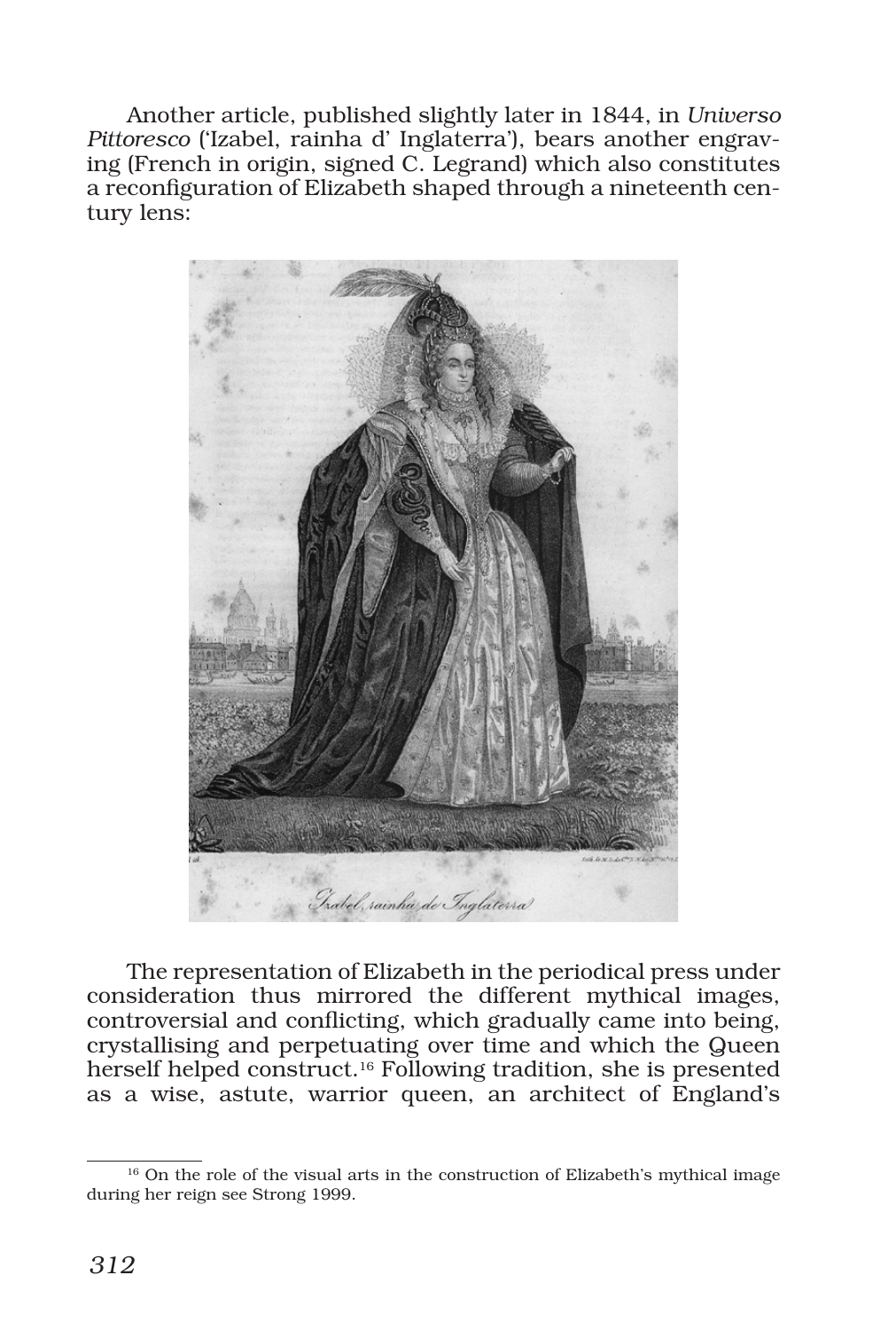greatness who possessed 'manly' skills as a ruler, but she is also described as a jealous, ruthless, cold and calculating woman, thus 'unfeminine', a despotic sovereign whose reputation was forever tarnished by the execution of Mary, Queen of Scots. History and legend mesh, the sectarian views of admirers and enemies polarise opinions, admiration and revulsion come into tension, ideas on the fragility of women are unchanged; they are expected to remain chaste, modest and obedient.

It is precisely the singularity of the life and personality of Elizabeth I, a Queen regarded as the champion of Protestantism and associated with the origins of the British empire, which explains Romantic Portugal's fascination with the daughter of Henry VIII, another English monarch who also caught the special interest of writers in Portuguese journals and magazines. In about the 1840s, a second Romantic, or ultra-Romantic, generation, no longer revolutionary but conservative and adept at formal, worldly literature in line with the dominant values, gave itself over to excessive sentimentality, to the facile solutions of melodrama, to lachrymose scenes, to an insistence on nocturnal settings and funereal themes, to unrequited love and intense emotions, treated conventionally and expressed in affected, declamatory style, full of common-places. Thus the violent passions, political and religious intrigue, bloody episodes and the tragic fate of illustrious figures made of the Tudor period a fertile ground for exploration at a time characterised by such a taste for the melodramatic and sensationalist.17 On the other hand, that same time witnessed great curiosity in factual and fictional representations from history. As Rosemary Mitchell writes in *Picturing the Past: English History in Text and Image 1830-1870*:

The nineteenth century has commonly been perceived as the period in which a truly historical consciousness first developed. A sense of loss and discontinuity with the past fed a historical

<sup>&</sup>lt;sup>17</sup> It should be noted that the first Romantic generation (whose mentors were Almeida Garrett and Alexandre Herculano) believed that interest in historical themes could contribute decisively toward the preservation of the national heritage, its values and traditions, thus endowing Portuguese literature with the authenticity and originality it had lost when it slavishly imitated foreign models, above all the French. I here refer to the cult of the historical novel and drama, so prevalent in Portuguese Romanticism, and the fashion for things medieval, which also affected poetry. However, the values associated with such a vision of literature as a pedagogic tool and a pathway leading to renewal and cultural reform would, in time, deteriorate, as the ideals leading up to the Liberal revolution were undermined.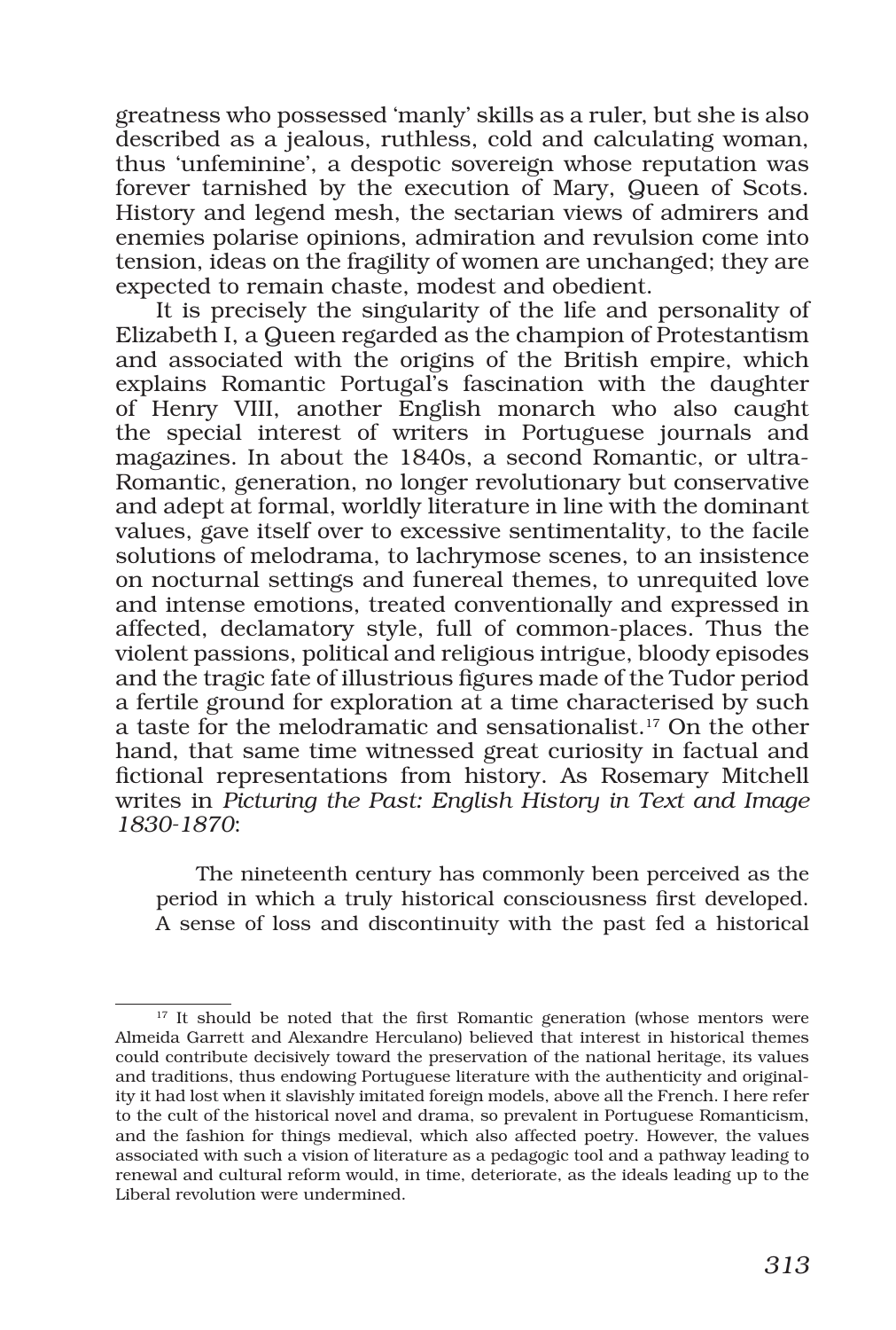curiosity unprecedented in the history of the Western world. (…) Most historiographers and cultural historians believe this new historical culture to be rooted in the contemporary cultural movement known as Romanticism. (Mitchell 2)

From a Portuguese, moreover Roman Catholic perspective, the profusion of textual representations of Elizabeth, by the contours it acquired, must also be read in the context of the anti-British discourse which permeated the nineteenth-century Portuguese periodical press. By telling of events from her reign which were viewed as brutal and cruel and episodes deemed unedifying, a door was opened, more or less directly, into Victorian Britain. Although looked to as a civilisation which was in many respects admirable for the great material progress it had achieved, the Queen of the Seas was also often accused of being over-bearing and arrogant because of its rampant capitalism, its colonialism and expansionism which clashed with the interests of weaker nations, notably the oppressed ally, Portugal. Thus, a parallel discourse was at work, denouncing the contradictions of Victorian society, bringing to the fore not just its great accomplishments but also its ills (hunger, alcoholism, prostitution, crime) and attacking traits of its identity, notably its religion and history, both viewed as teeming with aggressors and executioners, acts of perfidy and lack of moral scruple. Divulging certain dark aspects of the Elizabethan era and of Elizabeth's personality, such as her vanity (a feature of her portrayal which was much explored in the nineteenth century, as attested by a number of 'historical anecdotes' to be found in the Portuguese periodical press of the time and which drains royal majesty from the Queen<sup>18</sup>), thus also served the purpose of stressing the negative image of contemporary Britain as a nation of oppressors and arrogants.

The writing of history is a literary construction, and representing through words, with their power of defining and classifying, perpetuated in the periodical press of Portuguese Romanticism the traditional, ambivalent image of Elizabeth I, made up of light and shadow.

<sup>18</sup> See, for example, the following articles 'A lizonja bem paga' (1840), 'Decreto d'huma rainha presumida' (1842) and 'Ordenança de huma rainha vaidosa' (1842), listed in Primary Sources.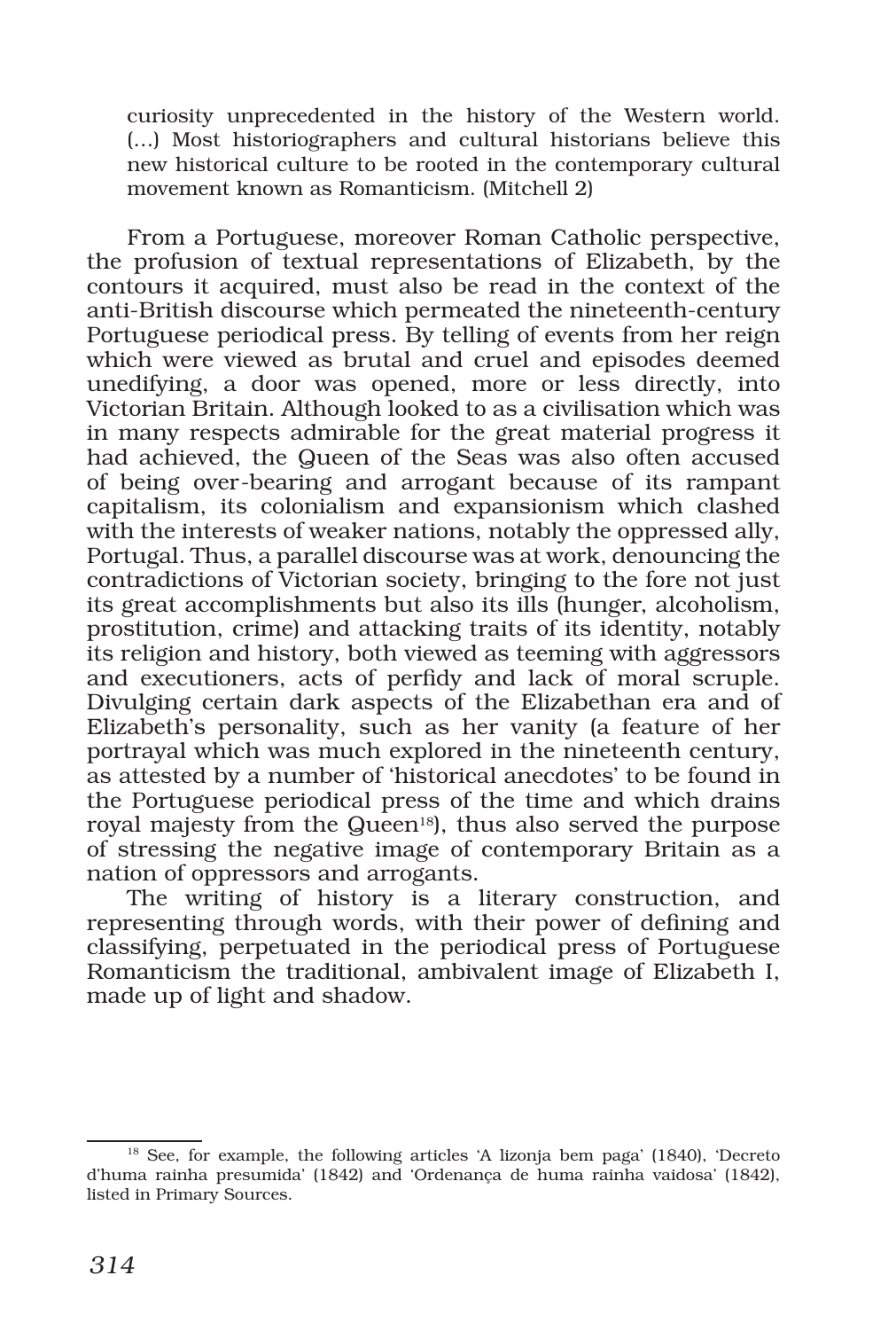## PRIMARY SOURCES

Corpus gathered, by chronologial order:

- "Anecdota de Isabel Rainha de Inglaterra". *Correio das Modas* (1807): 32.
- "Continuação do Tractado sobre a Igualdade dos Sexos. Parafo [sic] IV". *Periodico das Damas*, nº 5 (5 Setembro 1823): 165-169.
- "O pobre que falla latim". *O Recreio*, Tomo I, nº 3 (Março de 1835): 63.
- "Ultimos momentos de Lord Graham". *O Correio das Damas*, Tomo II, nº 19 (1 Outubro 1837): 147-150.
- "Maria Stuard". *Archivo Popular*, Vol. I, nº 31 (28 Outubro 1837): 241-242 [illustrated].
- "Carta de Maria Stuart rainha de Escocia, a Elizabeth rainha de Inglaterra". *O Passatempo*, Vol. I, nº 12 (31 Dezembro 1837): 143.
- "Trabalho e paciencia mal applicados". *O Panorama*, Vol. II, nº 37 (13 Janeiro 1838): 15.
- "Condicções com que a Rainha Izabel de Inglaterra, socorrêo a D. Antonio Prior do Crato para subir ao throno Portuguez". *O Recreativo*, nº 21 (21 Junho 1838): 162-163.
- "Uma Heroica Mulher". *O Beija-Flor*, 1º Vol., nº 2 (22 Agosto 1838): 12-13.
- "[Cor do cabelo de Isabel I]". *Archivo Portuguez*, nº 6 (15 Setembro 1838): 48. "Anecdota". *O Beija-Flor*, 1º Vol., nº 7 (26 Setembro 1838): 56.
- "O projecto de regicidio malogrado". *O Mosaico*, Vol. I, nº 22 (1839): 175.
- "Vestidos da rainha Isabel". *O Recreio*, Vol. V, nº 7 (Julho 1839): 140.
- "Origem e data do uso de alguns objectos". *Universo Pittoresco*, Vol. I (1839-1840): 203.
- "Anna Boleyn, ou Bolena". *O Panorama*, Vol. III, nº 89 (12 Janeiro 1839): 14.
- "Morte da Rainha D. Izabel". *O Mosaico*, Vol. I, nº 10 (8 Abril 1839): n. pag. [illustrated].
- "Scenas d'Historia. Historia d' Inglaterra. Ultimos momentos de Lord Graham". *O Mosaico*, Vol. I, nº 10 (8 Abril 1839): 73-75 [illustrated].
- "Biografia d' Elisabeth, Rainha d' Inglaterra". *Museu Pittoresco*, Vol. I, nº 2 (1840): 12-13 [illustrated].
- "A lizonja bem paga". *O Historiador*, nº 6 (11 Abril 1840): 47-48.
- "A Vingança. Origem do scisma anglicano". *O Historiador*, nº 15 (13 Junho 1840): 116-118.
- "Grande armada hespanhola chamada INVENCIVEL". *Archivo Popular*, Vol. IV, nº 36 (5 Setembro 1840): 284; nº 37 (12 Setembro 1840): 294-295.
- "Pequenas maravilhas da arte". *O Ramalhete*, 2ª série, Vol. IV, nº 162 (18 Março 1841): 82.
- "O Annel do Conde d'Essex". *O Recreio*, nº 5 (Maio de 1841): 93.
- "A Visão". *O Correio das Damas*, Tomo IV, nº 18 (25 Junho 1841): 138-142.
- Cambiasso, Francisco Antonio de Sousa. "Biografia de Maria, Rainha d' Escocia". *Museu Pittoresco*, Vol. I, nº 15 (1842): 120.
- "Decreto d'huma rainha presumida". *Bibliotheca Familiar, e Recreativa*, Segunda Série, Vol. I, nº 5 (1842): 62.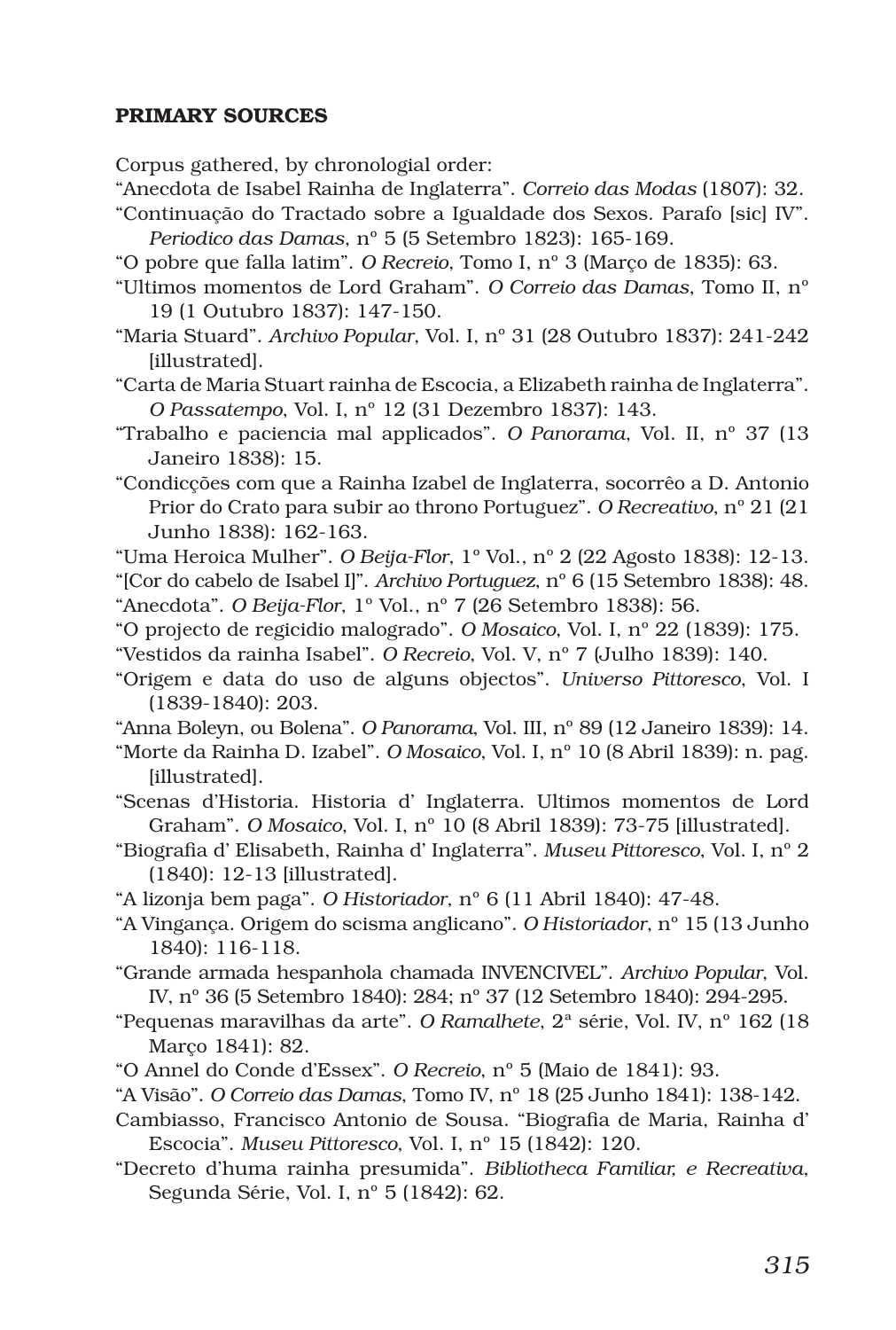"A Rainha Isabel d'Inglaterra e o seu bobo". *O Recreio* (Março de 1842): 23.

- Marreca, A. de O.. "A batalha d'Alcacer-Quivir, e a Invencivel Armada". *O Panorama*, 2ª série, Vol. I, nº 39 (24 Setembro 1842): 306-308.
- "O Castello de Kenilworth". *Archivo Popular*, Vol. VI, nº 39 (24 Setembro 1842): 308- 310 [illustrated].
- "Izabel, rainha de Inglaterra". *Archivo Popular*, Vol. VI, nº 48 (26 Novembro 1842): 381-382 [illustrated].
- "Ordenança de huma rainha vaidosa". *Archivo Popular*, Vol. VI, nº 53 (31 Dezembro 1842): 423-424.
- "Izabel, rainha d' Inglaterra". *Universo Pittoresco*, Vol. III (1844): 378-381 [illustrated].
- "Bofetões históricos". *Archivo Popular*, Vol. VII, nº 13 (1 Abril 1843): 101.
- "História de Inglaterra". *O Ramalhete*, 3ª série, Vol. VI, nº 295 (26 Outubro1843): 333-334; nº 296 (2 Novembro 1843): 341-343; nº 297 (9 Novembro 1843): 348-351.
- I have only noted the pages regarding Elizabeth, as this is a long article, published between January 1843 and June 1844.
- "Ultimos momentos de Izabel de Inglaterra". *Archivo Popular*, Vol. VII, nº 32 (12 Agosto 1843): 254-255; nº 33 (19 Agosto1843): 262.
- "Anecdota". *Archivo Popular*, Vol. VII, nº 47 (25 Novembro 1843): 376.
- "Anecdota". *O Jardim das Damas*, Vol. II, nº 6 (1 Novembro 1845): 96.
- "Isabel e o Bobo". *O Jardim Litterario*, Vol. I, nº 16 (1847): 127.
- "Maria, Rainha de Escocia". *O Jardim Litterario*, Vol. II, nº 11 (1848): 87.
- "Cartas da Rainha Isabel de Inglaterra". *Revista Universal Lisbonense*, Tomo VII, nº 6 (13 Janeiro 1848): 69-70.
- "Isabel de Inglaterra". *O Jardim Litterario*, Vol. VII, nº 14 (4 Abril 1851): 109 [illustrated].
- "[Ana Bolena]". *O Interesse Publico*, nº 3016 (19 Maio 1851): 1.
- Mendonça, Lopes de. "Phisiologia do spleen". *A Revolução de Setembro*, nº 2750 (24 Maio 1851): 1-3.
- Dumas, A.. "Historia de Maria Stuart". Trad. do francês por Maria Luiza. *O Correio das Damas*, Tomo IX, nº 12 (31 Dezembro 1851): 90-95; nº 13 (31 Janeiro 1852): 98-102; nº 14 (29 Fevereiro 1852): 105-110; nº 15 (31 Março 1852): 113-119; nº 16 (30 Abril 1852): 121-126; nº 17 (31 Maio 1852): 129-134; nº 18 (30 Junho 1852): 137-143; nº 19 (31 Julho 1852): 145-151; nº 20 (31 Agosto 1852): 153-159.
- "Isabel, Rainha de Inglaterra". *O Jardim Litterario*, Vol. X, nº5 (1854): 36- 37 [illustrated].
- P.. "Derradeiras palavras de varios personagens notáveis". *Archivo Pittoresco*, Tomo I, nº 33 (Fevereiro de 1858): 264.
- P., A. F. S.. "Rainha e Mulher". *Archivo Pittoresco*, Tomo II, nº 41 (1859): 327-328.
- "Elizabeth d'Inglaterra". *O Nacional*, nº 29 (7 Fevereiro 1860): 1.
- F., B.. "Uma mulher heróica". *A Primavera*, nº 24 (23 Abril 1860): 1-2.
- Assis, R. J. F. d'. "Maria Stuart. Biographia". *O Camões*, nº 3 (8 Novembro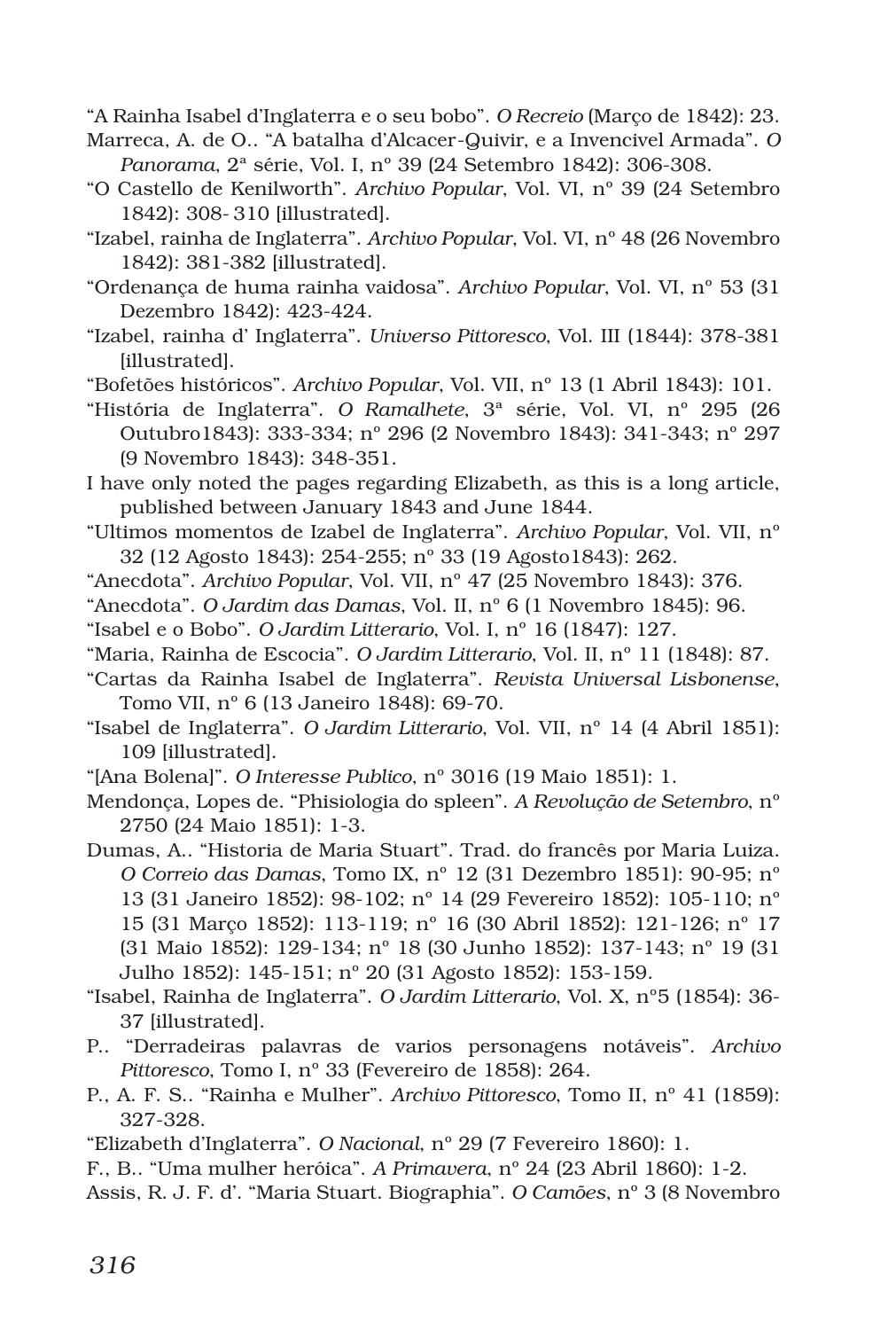1860): 18-19; nº 4 (15 Novembro 1860): 26.

- Braga, F.. "O Espelho Magico do Doutor Dee". *Archivo Familiar*, nº 27 (27 Abril 1861): 212.
- [António G. P. Villar]. "A Egreja de Inglaterra. Seu schisma no tempo de Henrique Oitavo. Por Um Academico". *Luiz de Camões*, Vol. II, nº 25 (1864): 194-195; nº 26, (1864): 202-203; nº 27 (1864): 209-210; nº 30 (1864): 233-234.
- I have only noted the pages regarding Mary I and Elizabeth I as this is a long article with publication beginning in nº 2 of this second volume. The author's identity was garnered from the Porto journal *A Primavera* which in nº 45 (17 September 1860) began to publish this same article with the author's name. As it was not possible to consult other issues of this periodical, I was unable to establish whether the article was published in its entirety, as was the case of *Luiz de Camões*.
- Queiroz, Lorena. "Boudoir". *Boudoir*, nº 6 (18 Janeiro 1864): n. pag.
- Jordão, A. Salazar d' Eça. "Captiveiro e morte de Maria Stuart". *Miscellanea Recreativa*, nº 55 (Dezembro 1865): 18-20.

## WORKS CITED

"Aos nossos leitores." *O Panorama*, Vol. IV, nº 140 (4 Janeiro 1840): 2.

- Assis, R. J. F. d'. "Maria Stuart. Biographia". *O Camões*, nº 3 (8 Novembro 1860): 18-19; nº 4 (15 Novembro1860): 26.
- "Biografia d' Elisabeth, Rainha d' Inglaterra". *Museu Pittoresco*, Vol. I, nº 2 (1840): 12-13.
- Cascão, Rui. "Em casa: o quotidiano familiar". *História da Vida Privada em Portugal. A Época Contemporânea*. Coordenação de Irene Vaquinhas. Direcção de José Mattoso. Lisboa: Temas e Debates/Círculo de Leitores, 2011.222-252.
- Castanheira, Maria Zulmira. "A Grã-Bretanha na Imprensa Periódica do Romantismo Português: Imagens Polimórficas". Volume II. Lisboa: Faculdade de Ciências Sociais e Humanas da Universidade Nova de Lisboa, 2005.
- ---. 'Do Trono ao Cadafalso Anne Boleyn, *Lady* Jane Grey e Mary Stuart na imprensa periódica portuguesa do Romantismo.' *Actas do I Congresso Internacional de Estudos Anglo-Portugueses*. (Lisboa, 6-8 de Maio de 2001). Lisboa: Centro de Estudos Anglo-Portugueses / Faculdade de Ciências Sociais e Humanas, 2001. 629-643.
- Doran, Susan, ed. *Elizabeth: The Exhibition at the National Maritime Museum*. Guest Curator David Starkey. London: Chatto and Windus in association with The National Maritime Museum, 2003.
- Doran, Susan and Thomas S. Freeman, eds. *The Myth of Elizabeth*. Basingstoke and New York: Palgrave Macmillan, 2003.
- Elizabeth I. *Collected Works*. Edited by Leah S. Marcus, Janel Mueller,